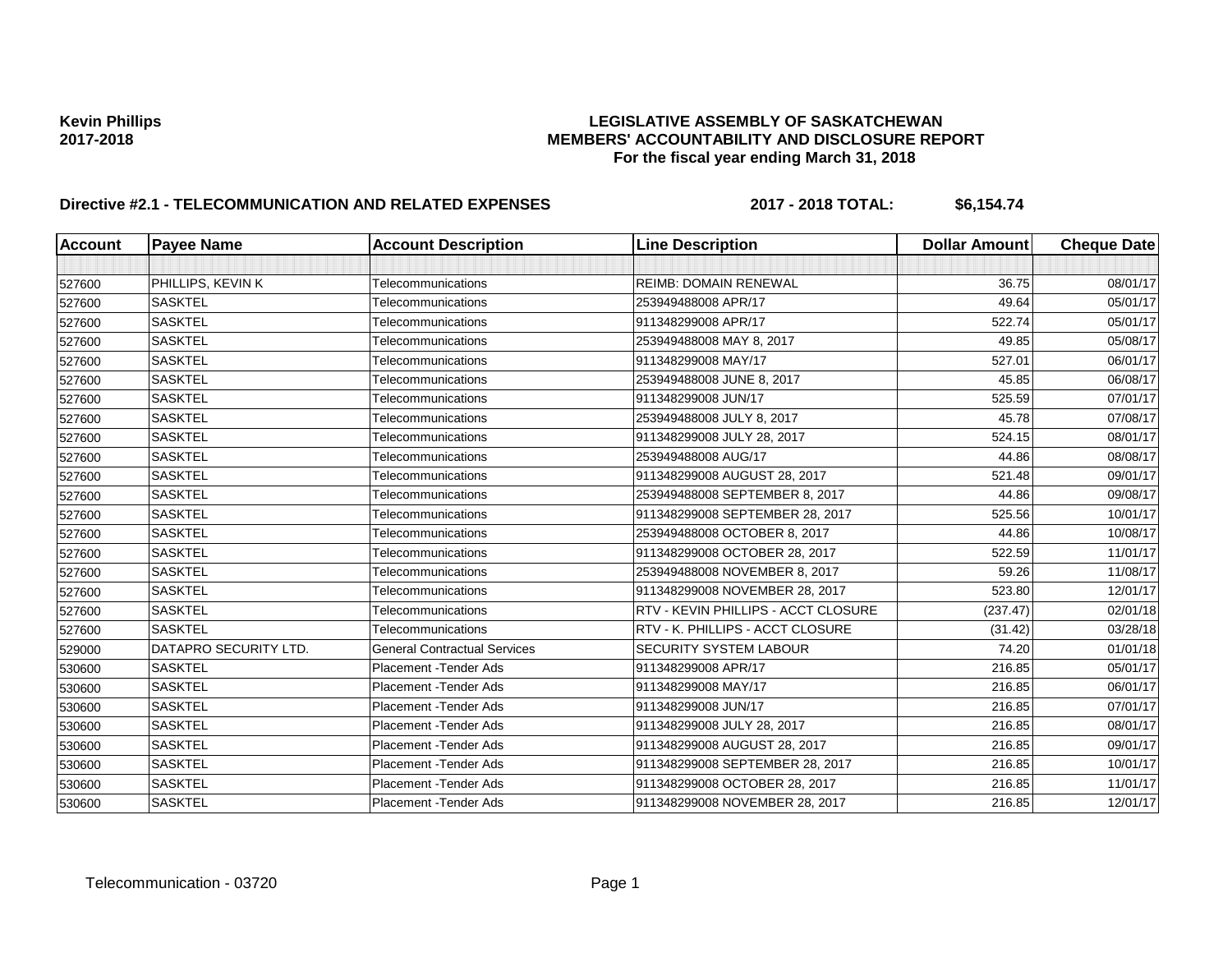## **LEGISLATIVE ASSEMBLY OF SASKATCHEWAN MEMBERS' ACCOUNTABILITY AND DISCLOSURE REPORT For the fiscal year ending March 31, 2018**

# **Directive #3.1 - MLA TRAVEL AND LIVING EXPENSES 2017 - 2018 TOTAL: \$19,234.46**

| Account | <b>Payee Name</b>        | <b>Account Description</b>  | <b>Line Description</b>                            | <b>Dollar Amount</b> | <b>Cheque Date</b> |
|---------|--------------------------|-----------------------------|----------------------------------------------------|----------------------|--------------------|
|         |                          |                             |                                                    |                      |                    |
| 541900  | <b>PHILLIPS, KEVIN K</b> | <b>Elected Rep - Travel</b> | APRIL REGINA ACCOMMODATION                         | 1,500.00             | 04/24/17           |
| 541900  | PHILLIPS, KEVIN K        | Elected Rep - Travel        | MLA TRAVEL APR 2-25, 2017                          | 1,356.73             | 05/23/17           |
| 541900  | PHILLIPS, KEVIN K        | Elected Rep - Travel        | MLA TRAVEL APR 26-MAY 13, 2017                     | 1,366.48             | 05/23/17           |
| 541900  | PHILLIPS, KEVIN K        | Elected Rep - Travel        | MLA TRAVEL APR 8-MAY 23, 2017                      | 723.64               | 05/23/17           |
| 541900  | <b>PHILLIPS, KEVIN K</b> | Elected Rep - Travel        | MAY 2017 MLA REGINA ACCOMMODATION                  | 1,550.00             | 05/24/17           |
| 541900  | PHILLIPS, KEVIN K        | Elected Rep - Travel        | JUNE REGINA ACCOMMODATION                          | 1,500.00             | 06/27/17           |
| 541900  | PHILLIPS, KEVIN K        | <b>Elected Rep - Travel</b> | MLA TRAVEL MAY 30 - JUN 16                         | 911.80               | 06/27/17           |
| 541900  | PHILLIPS, KEVIN K        | <b>Elected Rep - Travel</b> | JULY REGINA ACCOMMODATION                          | 1,550.00             | 07/26/17           |
| 541900  | PHILLIPS, KEVIN K        | Elected Rep - Travel        | MLA TRAVEL; JULY 12 - 24                           | 924.75               | 07/26/17           |
| 541900  | PHILLIPS, KEVIN K        | Elected Rep - Travel        | MLA TRAVEL AUGUST 7-10, 2017                       | 537.41               | 08/17/17           |
| 541900  | PHILLIPS, KEVIN K        | Elected Rep - Travel        | AUG. REGINA ACCOMMODATION                          | 1,550.00             | 08/24/17           |
| 541900  | <b>PHILLIPS, KEVIN K</b> | Elected Rep - Travel        | SEPTEMBER 2017 MLA REGINA<br><b>ACCOMMODATIONS</b> | 1,500.00             | 10/01/17           |
|         |                          |                             | MLA TRAVEL AUGUST 18 - SEPTEMBER                   |                      |                    |
| 541900  | <b>PHILLIPS, KEVIN K</b> | Elected Rep - Travel        | 26, 2017                                           | 1,213.65             | 10/01/17           |
| 541900  | <b>PHILLIPS, KEVIN K</b> | Elected Rep - Travel        | OCTOBER 2017 MLA REGINA<br><b>ACCOMMODATIONS</b>   | 1,550.00             | 10/23/17           |
| 541900  | PHILLIPS, KEVIN K        | Elected Rep - Travel        | NOVEMBER 2017 MLA REGINA<br><b>ACCOMMODATIONS</b>  | 1,500.00             | 11/24/17           |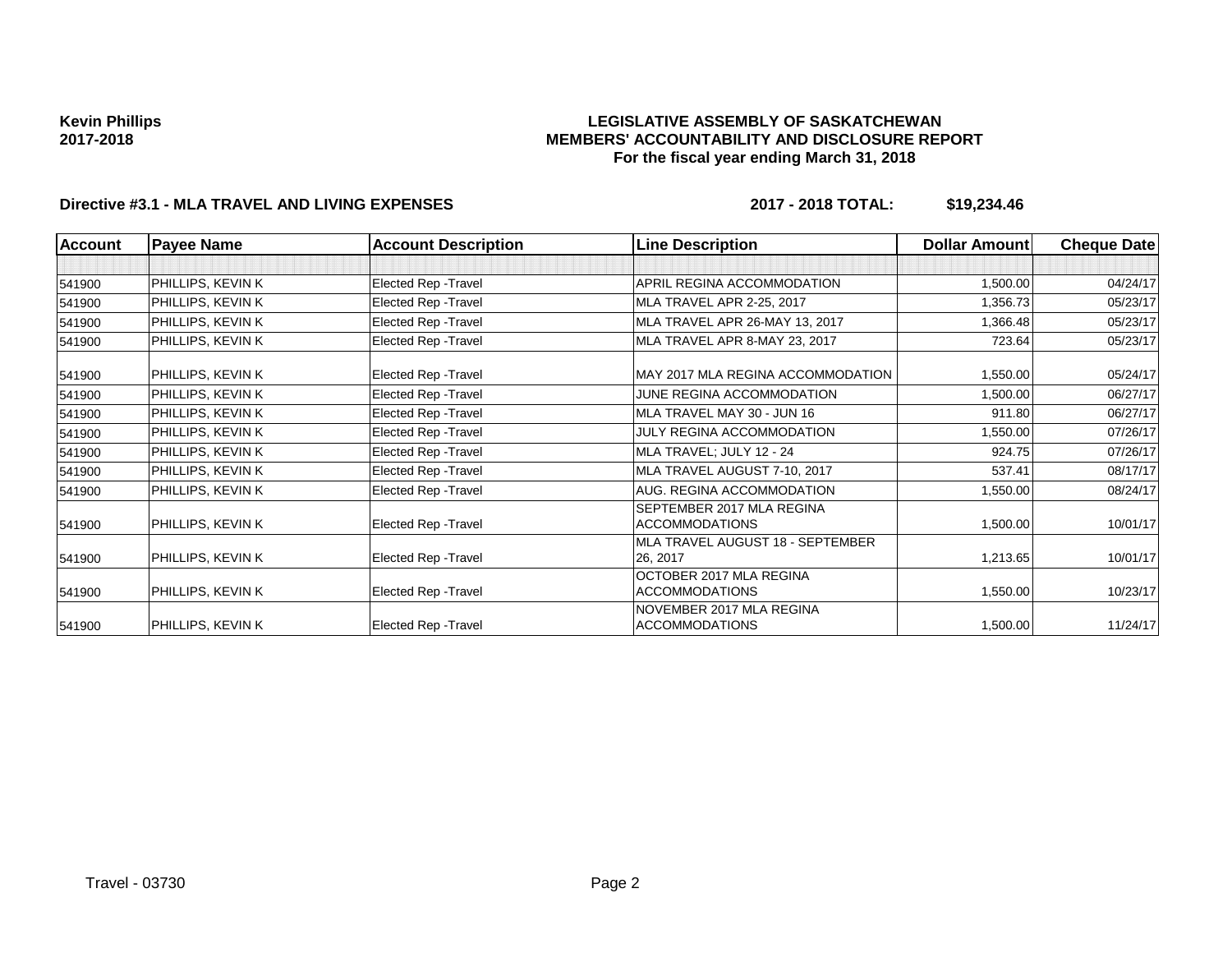## **LEGISLATIVE ASSEMBLY OF SASKATCHEWAN MEMBERS' ACCOUNTABILITY AND DISCLOSURE REPORT For the fiscal year ending March 31, 2018**

| <b>Account</b> | <b>Payee Name</b>             | <b>Account Description</b>                | <b>Line Description</b>               | <b>Dollar Amount</b> | <b>Cheque Date</b> |
|----------------|-------------------------------|-------------------------------------------|---------------------------------------|----------------------|--------------------|
|                |                               |                                           |                                       |                      |                    |
| 522000         | <b>MELFORT MALL</b>           | Rent of Ground, Buildings and Other Space | <b>APRIL CONSTITUENCY OFFICE RENT</b> | 1,180.17             | 04/01/17           |
| 522000         | <b>MELFORT MALL</b>           | Rent of Ground, Buildings and Other Space | <b>MAY OFFICE RENT</b>                | 1,180.17             | 05/01/17           |
| 522000         | <b>MELFORT MALL</b>           | Rent of Ground, Buildings and Other Space | <b>JUNE OFFICE RENT</b>               | 1,180.17             | 06/01/17           |
| 522000         | <b>MELFORT MALL</b>           | Rent of Ground, Buildings and Other Space | <b>JULY OFFICE RENT</b>               | 1,180.17             | 06/29/17           |
| 522000         | <b>MELFORT MALL</b>           | Rent of Ground, Buildings and Other Space | <b>AUGUST OFFICE RENT</b>             | 1,180.17             | 08/01/17           |
| 522000         | <b>MELFORT MALL</b>           | Rent of Ground, Buildings and Other Space | <b>SEP. OFFICE RENT</b>               | 1,180.17             | 09/01/17           |
| 522000         | <b>MELFORT MALL</b>           | Rent of Ground, Buildings and Other Space | OCTOBER 2017 MLA OFFICE RENT          | 1,180.17             | 10/01/17           |
| 522000         | <b>MELFORT MALL</b>           | Rent of Ground, Buildings and Other Space | NOVEMBER 2017 MLA OFFICE RENT         | 1,180.17             | 11/01/17           |
| 522000         | PHILLIPS, KEVIN K             | Rent of Ground, Buildings and Other Space | MEETING ROOM OCTOBER 27, 2017         | 100.00               | 11/01/17           |
| 522200         | <b>SUCCESS OFFICE SYSTEMS</b> | Rent of Photocopiers                      | APR. COPIER LEASE RE1622              | 174.37               | 04/01/17           |
| 522200         | <b>SUCCESS OFFICE SYSTEMS</b> | Rent of Photocopiers                      | MAY COPIER LEASE RE1622               | 187.32               | 05/09/17           |
| 522200         | <b>SUCCESS OFFICE SYSTEMS</b> | Rent of Photocopiers                      | JUNE COPIER LEASE RE1622              | 179.74               | 06/05/17           |
| 522200         | <b>SUCCESS OFFICE SYSTEMS</b> | Rent of Photocopiers                      | <b>COPIER CHARGES</b>                 | 180.13               | 07/11/17           |
| 522200         | <b>SUCCESS OFFICE SYSTEMS</b> | Rent of Photocopiers                      | <b>COPIER CHARGES</b>                 | 173.76               | 08/01/17           |
| 522200         | <b>SUCCESS OFFICE SYSTEMS</b> | Rent of Photocopiers                      | <b>COPIER CHARGES</b>                 | 184.20               | 09/05/17           |
| 522200         | <b>SUCCESS OFFICE SYSTEMS</b> | Rent of Photocopiers                      | <b>COPIER CHARGES</b>                 | 188.71               | 10/03/17           |
| 522200         | <b>SUCCESS OFFICE SYSTEMS</b> | Rent of Photocopiers                      | <b>COPIER CHARGES</b>                 | 182.07               | 11/01/17           |
| 522700         | <b>SASKPOWER CORPORATION</b>  | Utilities - Electricity and Nat Gas       | 510000575074 APR/17                   | 140.03               | 04/07/17           |
| 522700         | <b>SASKPOWER CORPORATION</b>  | Utilities - Electricity and Nat Gas       | 510000575074 MAY/17                   | 113.41               | 05/05/17           |
| 522700         | <b>SASKPOWER CORPORATION</b>  | Utilities - Electricity and Nat Gas       | 510000575074 JUNE 7, 2017             | 140.49               | 06/07/17           |
| 522700         | <b>SASKPOWER CORPORATION</b>  | Utilities - Electricity and Nat Gas       | 510000575074 JULY 7, 2017             | 120.48               | 07/07/17           |
| 522700         | <b>SASKPOWER CORPORATION</b>  | Utilities - Electricity and Nat Gas       | 510000575074 AUGUST 8, 2017           | 106.64               | 08/08/17           |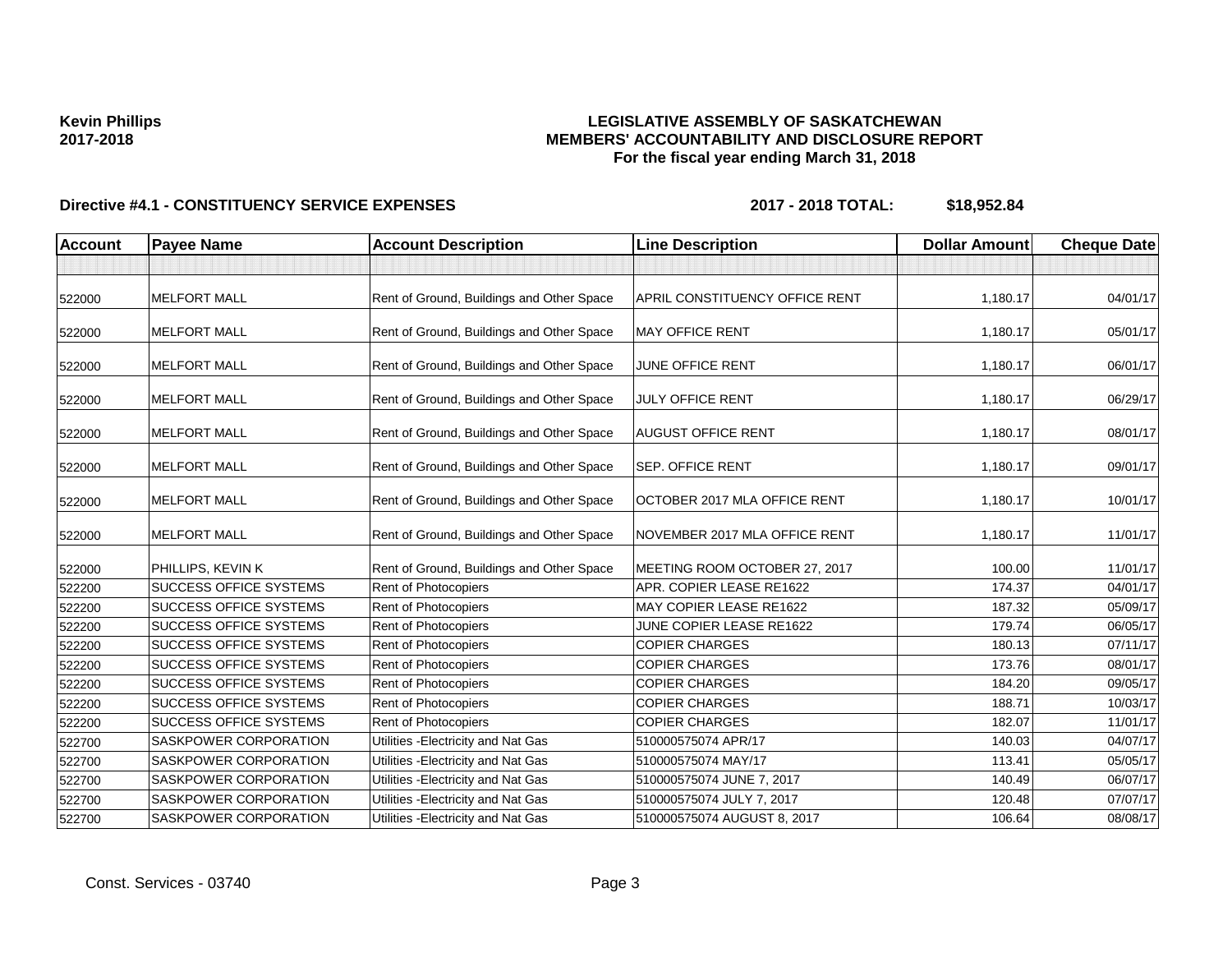## **LEGISLATIVE ASSEMBLY OF SASKATCHEWAN MEMBERS' ACCOUNTABILITY AND DISCLOSURE REPORT For the fiscal year ending March 31, 2018**

| <b>Account</b> | <b>Payee Name</b>                                   | <b>Account Description</b>           | <b>Line Description</b>        | <b>Dollar Amount</b> | <b>Cheque Date</b> |
|----------------|-----------------------------------------------------|--------------------------------------|--------------------------------|----------------------|--------------------|
|                |                                                     |                                      |                                |                      |                    |
| 522700         | SASKPOWER CORPORATION                               | Utilities - Electricity and Nat Gas  | 510000575074 SEPTEMBER 8, 2017 | 144.65               | 09/08/17           |
| 522700         | <b>SASKPOWER CORPORATION</b>                        | Utilities - Electricity and Nat Gas  | 510000575074 OCT/17            | 115.87               | 10/24/17           |
| 522700         | SASKPOWER CORPORATION                               | Utilities - Electricity and Nat Gas  | 510000575074 NOVEMBER 7, 2017  | 119.56               | 11/07/17           |
| 522700         | <b>SASKPOWER CORPORATION</b>                        | Utilities - Electricity and Nat Gas  | 510000575074 DECEMBER 5, 2017  | 133.26               | 12/05/17           |
| 525000         | MINISTER OF FINANCE-MINISTRY<br>OF CENTRAL SERVICES | Postal, Courier, Freight and Related | APRIL 2017 MAIL SERVICES       | 90.80                | 06/09/17           |
| 525000         | MINISTER OF FINANCE-MINISTRY<br>OF CENTRAL SERVICES | Postal, Courier, Freight and Related | <b>MAY MAIL SERVICES</b>       | 110.12               | 07/05/17           |
| 525000         | MINISTER OF FINANCE-MINISTRY<br>OF CENTRAL SERVICES | Postal, Courier, Freight and Related | <b>JUNE MAIL SERVICES</b>      | 88.68                | 07/20/17           |
| 525000         | MINISTER OF FINANCE-MINISTRY<br>OF CENTRAL SERVICES | Postal, Courier, Freight and Related | JULY 2017 MAIL SERVICES        | 83.94                | 09/12/17           |
| 525000         | MINISTER OF FINANCE-MINISTRY<br>OF CENTRAL SERVICES | Postal, Courier, Freight and Related | AUGUST 2017 MAIL SERVICES      | 87.59                | 10/01/17           |
| 525000         | MINISTER OF FINANCE-MINISTRY<br>OF CENTRAL SERVICES | Postal, Courier, Freight and Related | SEPTEMBER 2017 MAIL SERVICES   | 92.86                | 11/15/17           |
| 525000         | MINISTER OF FINANCE-MINISTRY<br>OF CENTRAL SERVICES | Postal, Courier, Freight and Related | NOVEMBER 2017 MAIL SERVICES    | 87.31                | 12/15/17           |
| 525000         | MINISTER OF FINANCE-MINISTRY<br>OF CENTRAL SERVICES | Postal, Courier, Freight and Related | DECEMBER 2017 MAIL SERVICES    | 82.09                | 02/01/18           |
| 525000         | MINISTER OF FINANCE-MINISTRY<br>OF CENTRAL SERVICES | Postal, Courier, Freight and Related | OCTOBER 2017 MAIL SERVICES     | 82.09                | 02/01/18           |
| 525000         | MINISTER OF FINANCE-MINISTRY<br>OF CENTRAL SERVICES | Postal, Courier, Freight and Related | JANUARY 2018 MAIL SERVICES     | 82.09                | 03/08/18           |
| 525000         | PRAIRIE NORTH CO-OPERATIVE<br>LTD.                  | Postal, Courier, Freight and Related | <b>POSTAGE</b>                 | 17.00                | 08/16/17           |
| 528000         | <b>DARN COMPUTERS</b>                               | <b>Support Services</b>              | <b>SUPPORT SERVICES</b>        | 233.20               | 06/01/17           |
| 528000         | <b>DARN COMPUTERS</b>                               | <b>Support Services</b>              | <b>COMPUTER SERVICE</b>        | 233.20               | 12/01/17           |
| 529000         | PLUS INDUSTRIES INC.                                | <b>General Contractual Services</b>  | <b>SHREDDING</b>               | 195.36               | 12/06/17           |
| 530300         | MARU GROUP CANADA INC.                              | Primary Research/Focus group         | AD HOC CONSULTING - NO GST     | 607.15               | 07/01/17           |
| 530500         | <b>MELFORT MUSTANGS</b>                             | Media Placement                      | <b>ADVERTISING</b>             | 250.00               | 11/01/17           |
| 530500         | <b>PNG PRAIRIE NEWSPAPER GROUP Media Placement</b>  |                                      | <b>ADVERTISING</b>             | 43.00                | 05/01/17           |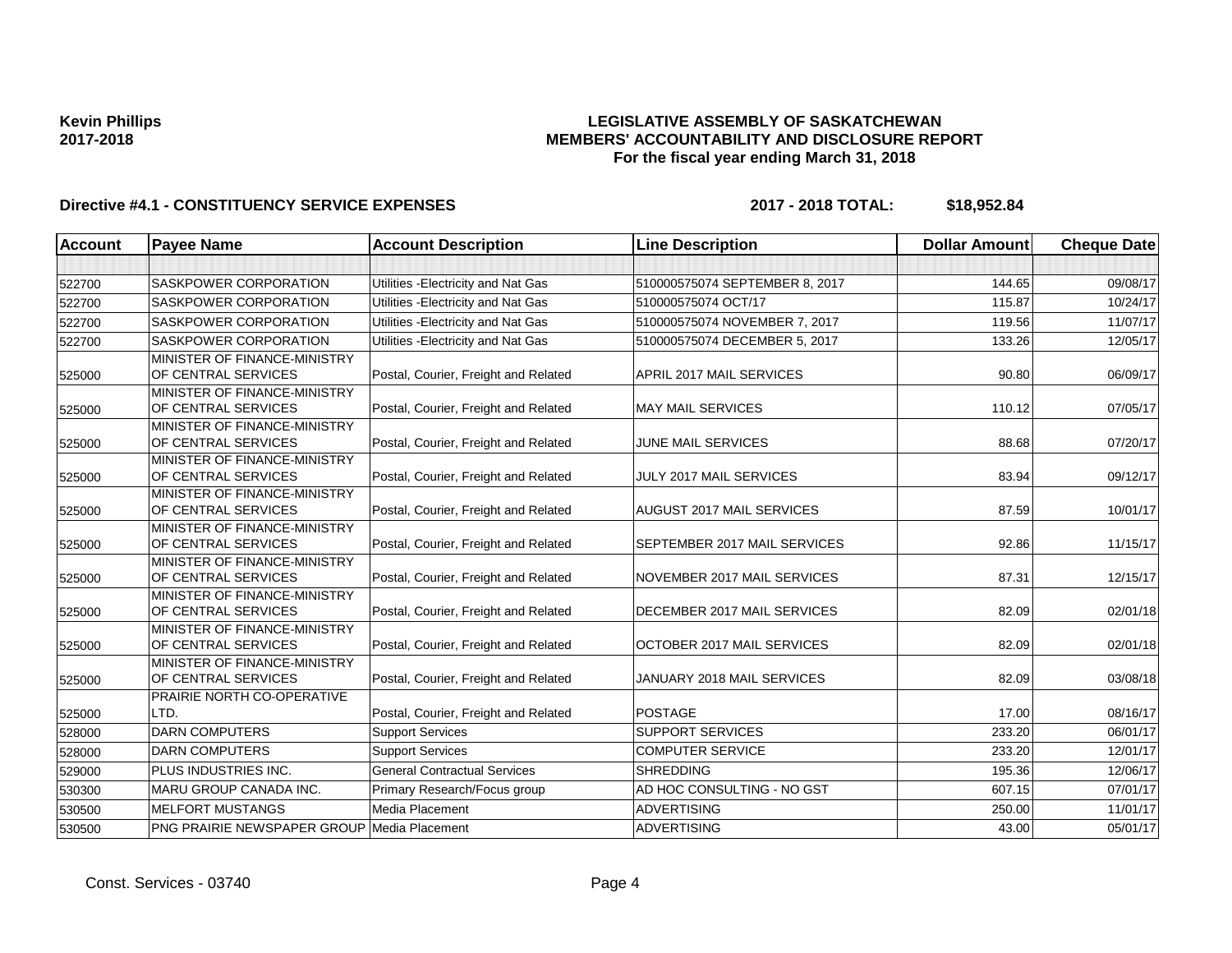## **LEGISLATIVE ASSEMBLY OF SASKATCHEWAN MEMBERS' ACCOUNTABILITY AND DISCLOSURE REPORT For the fiscal year ending March 31, 2018**

| <b>Account</b> | <b>Payee Name</b>                                  | <b>Account Description</b> | <b>Line Description</b> | <b>Dollar Amount</b> | <b>Cheque Date</b> |
|----------------|----------------------------------------------------|----------------------------|-------------------------|----------------------|--------------------|
|                |                                                    |                            |                         |                      |                    |
| 530500         | <b>PNG PRAIRIE NEWSPAPER GROUP Media Placement</b> |                            | <b>ADVERTISING</b>      | 93.00                | 06/01/17           |
| 530500         | <b>PNG PRAIRIE NEWSPAPER GROUP Media Placement</b> |                            | <b>ADVERTISING</b>      | 77.00                | 06/07/17           |
| 530500         | <b>PNG PRAIRIE NEWSPAPER GROUP Media Placement</b> |                            | <b>ADVERTISING</b>      | 40.00                | 06/14/17           |
| 530500         | <b>PNG PRAIRIE NEWSPAPER GROUP Media Placement</b> |                            | <b>ADVERTISING</b>      | 43.00                | 07/01/17           |
| 530500         | <b>PNG PRAIRIE NEWSPAPER GROUP Media Placement</b> |                            | <b>ADVERTISING</b>      | 40.00                | 07/01/17           |
| 530500         | <b>PNG PRAIRIE NEWSPAPER GROUP Media Placement</b> |                            | <b>ADVERTISING</b>      | 50.00                | 07/01/17           |
| 530500         | PNG PRAIRIE NEWSPAPER GROUP Media Placement        |                            | <b>ADVERTISING</b>      | 75.00                | 07/19/17           |
| 530500         | PNG PRAIRIE NEWSPAPER GROUP Media Placement        |                            | <b>ADVERTISING</b>      | 43.00                | 08/01/17           |
| 530500         | <b>PNG PRAIRIE NEWSPAPER GROUP Media Placement</b> |                            | <b>ADVERTISING</b>      | 93.00                | 08/23/17           |
| 530500         | <b>PNG PRAIRIE NEWSPAPER GROUP Media Placement</b> |                            | <b>ADVERTISING</b>      | 55.00                | 09/13/17           |
| 530500         | <b>PNG PRAIRIE NEWSPAPER GROUP Media Placement</b> |                            | <b>ADVERTISING</b>      | 43.00                | 09/20/17           |
| 530500         | <b>PNG PRAIRIE NEWSPAPER GROUP Media Placement</b> |                            | <b>ADVERTISING</b>      | 45.00                | 10/01/17           |
| 530500         | <b>PNG PRAIRIE NEWSPAPER GROUP Media Placement</b> |                            | <b>ADVERTISING</b>      | 103.00               | 10/18/17           |
| 530500         | <b>PNG PRAIRIE NEWSPAPER GROUP Media Placement</b> |                            | <b>ADVERTISING</b>      | 50.00                | 11/15/17           |
| 530500         | POSTMEDIA NETWORK INC.                             | Media Placement            | <b>ADVERTISING</b>      | 60.06                | 04/08/17           |
| 530500         | POSTMEDIA NETWORK INC.                             | Media Placement            | <b>ADVERTISING</b>      | 45.00                | 05/01/17           |
| 530500         | POSTMEDIA NETWORK INC.                             | Media Placement            | <b>ADVERTISING</b>      | 60.06                | 05/06/17           |
| 530500         | POSTMEDIA NETWORK INC.                             | Media Placement            | <b>ADVERTISING</b>      | 45.00                | 05/20/17           |
| 530500         | POSTMEDIA NETWORK INC.                             | Media Placement            | <b>ADVERTISING</b>      | 45.00                | 06/03/17           |
| 530500         | POSTMEDIA NETWORK INC.                             | Media Placement            | <b>ADVERTISING</b>      | 60.06                | 06/03/17           |
| 530500         | POSTMEDIA NETWORK INC.                             | Media Placement            | <b>ADVERTISING</b>      | 55.00                | 07/01/17           |
| 530500         | POSTMEDIA NETWORK INC.                             | Media Placement            | <b>ADVERTISING</b>      | 60.06                | 07/08/17           |
| 530500         | POSTMEDIA NETWORK INC.                             | Media Placement            | <b>ADVERTISING</b>      | 60.06                | 08/05/17           |
| 530500         | POSTMEDIA NETWORK INC.                             | Media Placement            | <b>ADVERTISING</b>      | 60.06                | 09/02/17           |
| 530500         | POSTMEDIA NETWORK INC.                             | Media Placement            | <b>ADVERTISING</b>      | 40.00                | 09/09/17           |
| 530500         | POSTMEDIA NETWORK INC.                             | Media Placement            | <b>ADVERTISING</b>      | 65.00                | 09/09/17           |
| 530500         | POSTMEDIA NETWORK INC.                             | Media Placement            | <b>ADVERTISING</b>      | 40.00                | 09/16/17           |
| 530500         | POSTMEDIA NETWORK INC.                             | Media Placement            | <b>ADVERTISING</b>      | 50.00                | 10/01/17           |
| 530500         | POSTMEDIA NETWORK INC.                             | Media Placement            | <b>ADVERTISING</b>      | 25.00                | 10/01/17           |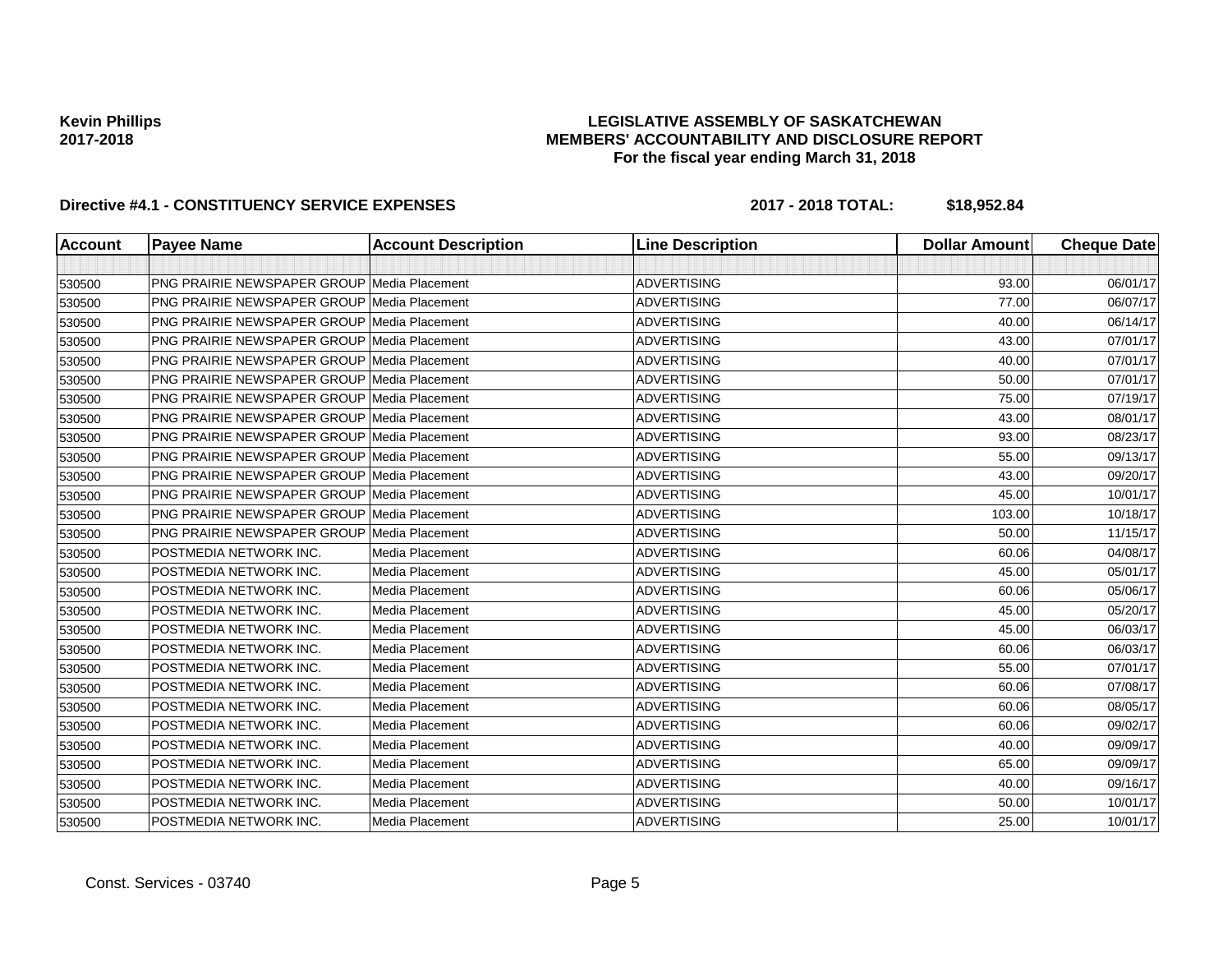## **LEGISLATIVE ASSEMBLY OF SASKATCHEWAN MEMBERS' ACCOUNTABILITY AND DISCLOSURE REPORT For the fiscal year ending March 31, 2018**

| <b>Account</b> | <b>Payee Name</b>                       | <b>Account Description</b>                                               | <b>Line Description</b>               | <b>Dollar Amount</b> | <b>Cheque Date</b> |
|----------------|-----------------------------------------|--------------------------------------------------------------------------|---------------------------------------|----------------------|--------------------|
|                |                                         |                                                                          |                                       |                      |                    |
| 530500         | POSTMEDIA NETWORK INC.                  | Media Placement                                                          | <b>ADVERTISING</b>                    | 25.00                | 10/01/17           |
| 530500         | POSTMEDIA NETWORK INC.                  | Media Placement                                                          | <b>ADVERTISING</b>                    | 60.06                | 10/07/17           |
| 530500         | POSTMEDIA NETWORK INC.                  | <b>Media Placement</b>                                                   | <b>ADVERTISING</b>                    | 50.00                | 10/14/17           |
| 530500         | POSTMEDIA NETWORK INC.                  | Media Placement                                                          | <b>ADVERTISING</b>                    | 60.06                | 11/04/17           |
| 530500         | POSTMEDIA NETWORK INC.                  | <b>Media Placement</b>                                                   | <b>ADVERTISING</b>                    | 60.06                | 11/04/17           |
| 530500         | POSTMEDIA NETWORK INC.                  | Media Placement                                                          | <b>ADVERTISING</b>                    | 35.00                | 11/11/17           |
| 530500         | POSTMEDIA NETWORK INC.                  | Media Placement                                                          | <b>ADVERTISING</b>                    | 35.00                | 11/11/17           |
| 530900         | <b>CORPORATE EXPRESS</b>                | <b>Promotional Items</b>                                                 | SASK. FLAGS CUST 00786243             | 124.34               | 05/23/17           |
| 530900         | <b>CORPORATE EXPRESS</b>                | <b>Promotional Items</b>                                                 | <b>SASK, FLAG</b>                     | 124.34               | 07/01/17           |
| 530900         | <b>CORPORATE EXPRESS</b>                | <b>Promotional Items</b>                                                 | <b>SASKATCHEWAN FLAGS</b>             | 130.55               | 09/01/17           |
| 530900         | <b>CORPORATE EXPRESS</b>                | <b>Promotional Items</b>                                                 | <b>SASK FLAGS</b>                     | 130.55               | 10/20/17           |
| 530900         | <b>FLAG SHOP</b>                        | <b>Promotional Items</b>                                                 | <b>SASKATCHEWAN FLAGS</b>             | 113.63               | 07/11/17           |
| 530900         | <b>FLAG SHOP</b>                        | <b>Promotional Items</b>                                                 | SASK FLAGS - NO GST                   | 115.90               | 12/01/17           |
| 530900         | <b>MEL CITY FLORISTS</b>                | <b>Promotional Items</b>                                                 | FLORAL ARRANGEMENT PST. ADJ.          | 53.00                | 06/02/17           |
| 530900         | <b>MEL CITY FLORISTS</b>                | <b>Promotional Items</b>                                                 | <b>ADVERTISING</b>                    | 53.00                | 11/15/17           |
| 530900         | ROYAL CANADIAN LEGION<br>BRANCH NO. 030 | <b>Promotional Items</b>                                                 | <b>WREATH</b>                         | 70.00                | 10/10/17           |
| 530900         | <b>STAR CITY ROYAL PURPLE</b>           | <b>Promotional Items</b>                                                 | <b>POINTSETTIA</b>                    | 40.00                | 11/06/17           |
| 543201         | <b>LEGISLATIVE FOOD SERVICE</b>         | Deputy Minister/Ministry Head Business<br><b>Expenses - Refreshments</b> | <b>STUDENT DRINKS</b>                 | 19.08                | 02/09/18           |
| 550100         | ULTRATECH PRINTING LTD                  | <b>Printed Forms</b>                                                     | PRINTED FORMS                         | 233.20               | 07/05/17           |
| 550200         | <b>STARPHOENIX</b>                      | Books, Mags and Ref Materials                                            | <b>SUBSCRIPTION RENEWAL</b>           | 354.00               | 04/01/17           |
| 550200         | <b>STARPHOENIX</b>                      | Books, Mags and Ref Materials                                            | RTV - K. PHILIPS - SUBSCRIPTION       | (130.85)             | 12/05/17           |
| 555000         | <b>BACKSTAGE MUSIC</b>                  | <b>Other Material and Supplies</b>                                       | MISC. & OFFICE SUPPLIES - NO GST      | 134.98               | 08/01/17           |
| 555000         | <b>BACKSTAGE MUSIC</b>                  | Other Material and Supplies                                              | <b>PST OWING</b>                      | 6.75                 | 08/01/17           |
| 555000         | <b>DARN COMPUTERS</b>                   | Other Material and Supplies                                              | <b>KEYBOARD &amp; OFFICE SUPPLIES</b> | 8.46                 | 09/06/17           |
| 555000         | <b>DARN COMPUTERS</b>                   | Other Material and Supplies                                              | OFFICE SUPPLIES                       | 97.52                | 10/04/17           |
| 555000         | DATAPORT COMPUTER CENTRE<br>INC.        | Other Material and Supplies                                              | <b>OFFICE SUPPLIES</b>                | 93.27                | 05/01/17           |
| 555000         | <b>HVL DISTRIBUTION</b>                 | <b>Other Material and Supplies</b>                                       | MISC. SUPPLIES                        | 77.52                | 06/01/17           |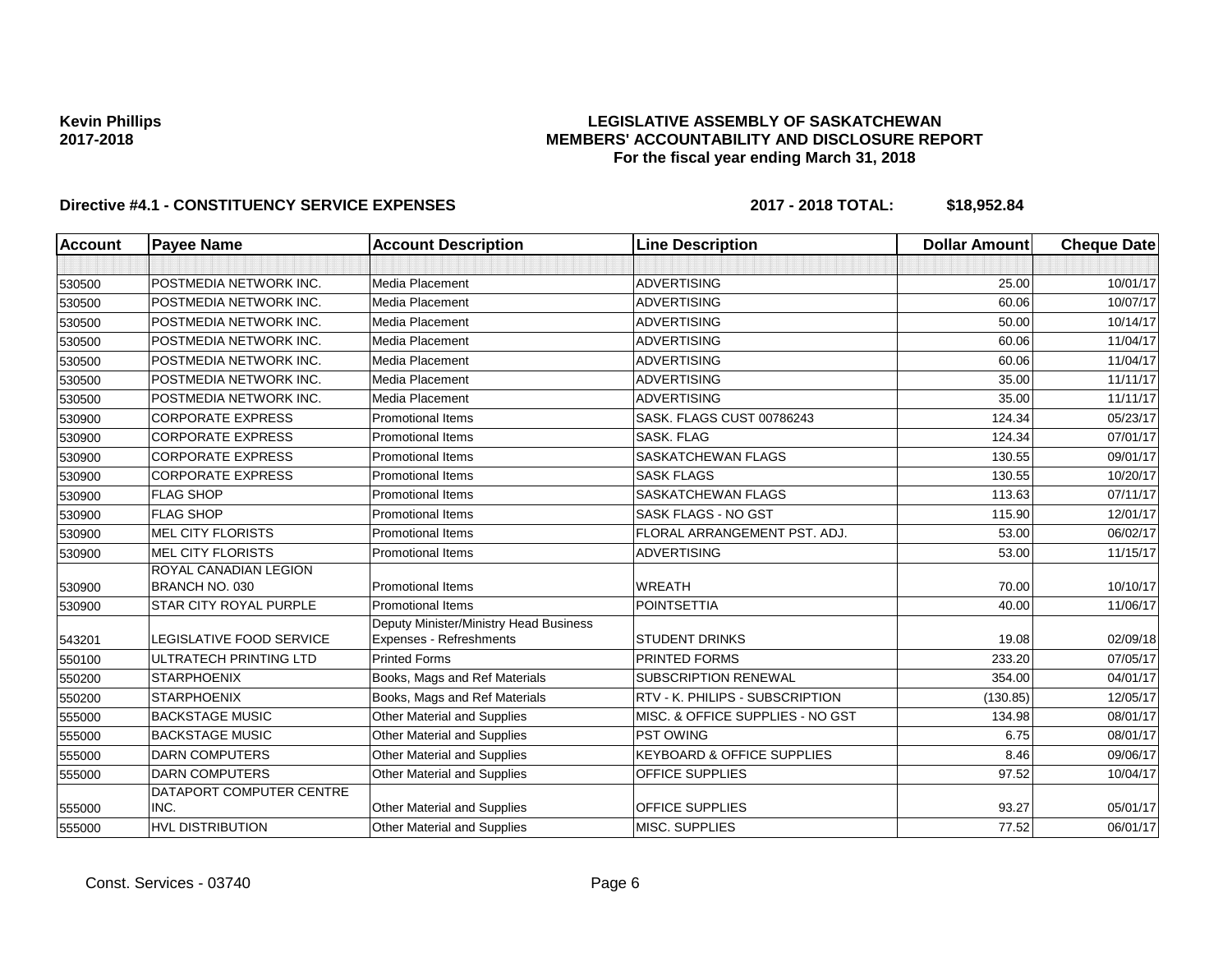## **LEGISLATIVE ASSEMBLY OF SASKATCHEWAN MEMBERS' ACCOUNTABILITY AND DISCLOSURE REPORT For the fiscal year ending March 31, 2018**

| <b>Account</b> | <b>Payee Name</b>          | <b>Account Description</b>           | <b>Line Description</b>            | <b>Dollar Amount</b> | <b>Cheque Date</b> |
|----------------|----------------------------|--------------------------------------|------------------------------------|----------------------|--------------------|
|                |                            |                                      |                                    |                      |                    |
|                | PRAIRIE NORTH CO-OPERATIVE |                                      |                                    |                      |                    |
| 555000         | LTD.                       | <b>Other Material and Supplies</b>   | <b>MISC. SUPPLIES</b>              | 15.16                | 04/21/17           |
|                | PRAIRIE NORTH CO-OPERATIVE |                                      |                                    |                      |                    |
| 555000         | LTD.                       | Other Material and Supplies          | MISC. SUPPLIES                     | 20.32                | 05/02/17           |
|                | PRAIRIE NORTH CO-OPERATIVE |                                      |                                    |                      |                    |
| 555000         | LTD.                       | <b>Other Material and Supplies</b>   | MISC. SUPPLIES                     | 33.23                | 06/01/17           |
|                | PRAIRIE NORTH CO-OPERATIVE |                                      |                                    |                      |                    |
| 555000         | LTD.                       | <b>Other Material and Supplies</b>   | 91925 MISC. & OFFICE SUPPLIES      | 24.14                | 06/20/17           |
|                | PRAIRIE NORTH CO-OPERATIVE |                                      |                                    |                      |                    |
| 555000         | LTD.                       | Other Material and Supplies          | MISC. OFFICE SUPPLIES              | 34.38                | 06/27/17           |
|                | PRAIRIE NORTH CO-OPERATIVE |                                      |                                    |                      |                    |
| 555000         | LTD.                       | Other Material and Supplies          | MISC. SUPPLIES                     | 3.99                 | 07/01/17           |
|                | PRAIRIE NORTH CO-OPERATIVE |                                      |                                    |                      |                    |
| 555000         | LTD.                       | Other Material and Supplies          | 91925 BOTTLED WATER                | 3.29                 | 07/17/17           |
|                | PRAIRIE NORTH CO-OPERATIVE |                                      |                                    |                      |                    |
| 555000         | LTD.                       | <b>Other Material and Supplies</b>   | 91925 MISC. & OFFICE SUPPLIES      | 21.75                | 08/14/17           |
|                | PRAIRIE NORTH CO-OPERATIVE |                                      |                                    |                      |                    |
| 555000         | LTD.                       | Other Material and Supplies          | <b>BOTTLED WATER</b>               | 11.05                | 08/23/17           |
|                | PRAIRIE NORTH CO-OPERATIVE |                                      |                                    |                      |                    |
| 555000         | LTD.                       | Other Material and Supplies          | BOTTLED WATER 91925 K.PHILLIPS     | 29.94                | 09/18/17           |
|                | PRAIRIE NORTH CO-OPERATIVE |                                      |                                    |                      |                    |
| 555000         | LTD.                       | Other Material and Supplies          | 91925 MISC OFFICE SUPPLIES         | 35.48                | 10/05/17           |
|                | PRAIRIE NORTH CO-OPERATIVE |                                      |                                    |                      |                    |
| 555000         | LTD.                       | Other Material and Supplies          | <b>BOTTLED WATER</b>               | 3.29                 | 10/11/17           |
| 564300         | <b>DARN COMPUTERS</b>      | Computer Hardware - Exp.             | <b>MOUSE &amp; OFFICE SUPPLIES</b> | 21.39                | 09/06/17           |
| 565200         | <b>DARN COMPUTERS</b>      | Office Furniture and Equipment - Exp | <b>DLINK EQUIPMENT</b>             | 108.12               | 09/01/17           |
| 565200         | PHILLIPS, KEVIN K          | Office Furniture and Equipment - Exp | <b>REIMB: ARTWORK</b>              | 200.00               | 07/20/17           |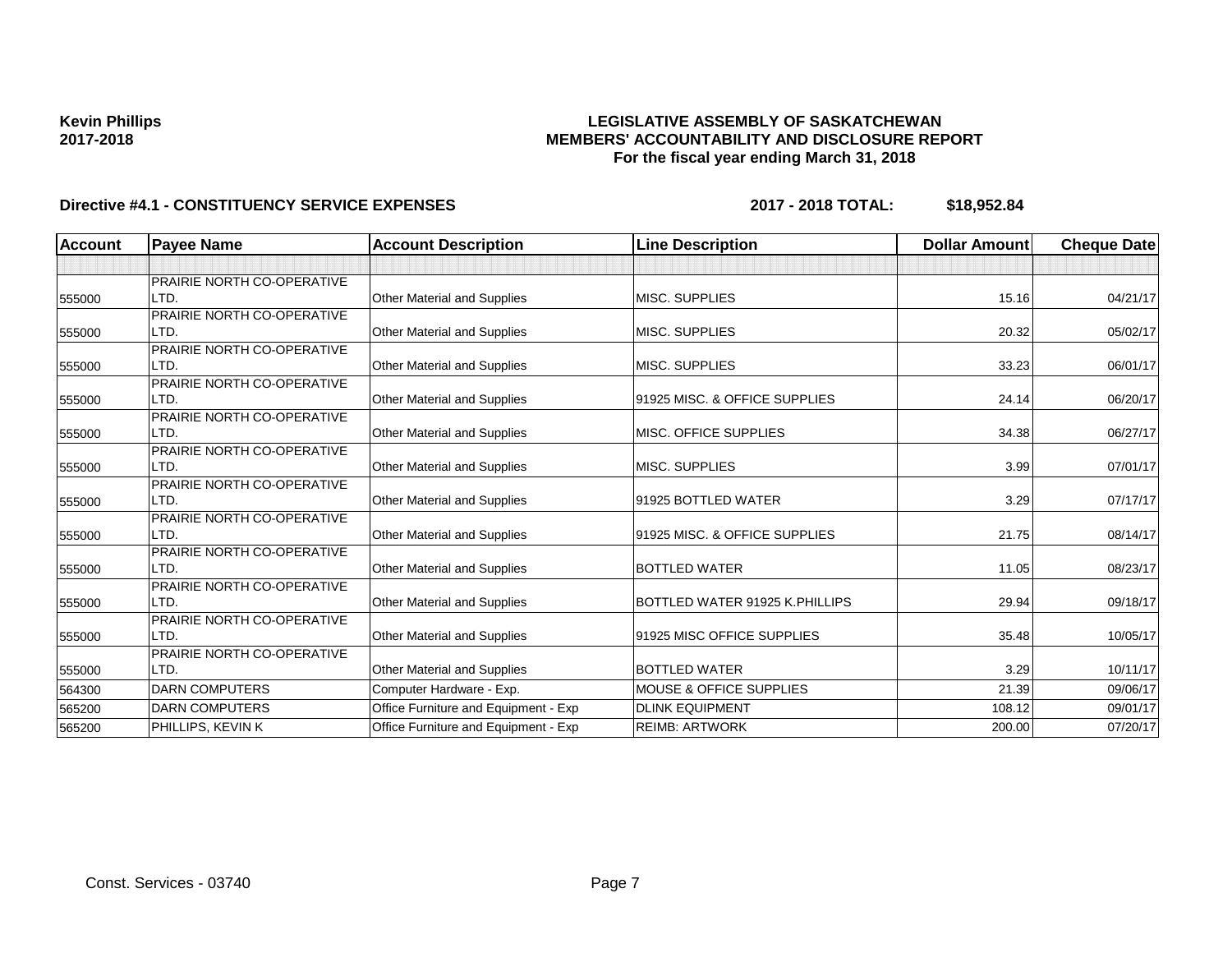## **LEGISLATIVE ASSEMBLY OF SASKATCHEWAN MEMBERS' ACCOUNTABILITY AND DISCLOSURE REPORT For the fiscal year ending March 31, 2018**

# Directive #6 - CONSTITUENCY ASSISTANT EXPENSES 2017 - 2018 TOTAL: \$42,183.54

| <b>Account</b> | <b>Payee Name</b>    | <b>Account Description</b>    | <b>Dollar Amount</b> | <b>Cheque Date</b> |
|----------------|----------------------|-------------------------------|----------------------|--------------------|
|                |                      |                               |                      |                    |
| 514300         | GORDON, PEGGY-ANNE   | Part-Time/Permanent Part-Time | 1,601.08             | 04/11/17           |
| 514300         | GORDON, PEGGY-ANNE   | Part-Time/Permanent Part-Time | $-1601.08$           | 04/11/17           |
| 514300         | GORDON, PEGGY-ANNE   | Part-Time/Permanent Part-Time | 1404.46              | 04/25/17           |
| 514300         | GORDON, PEGGY-ANNE   | Part-Time/Permanent Part-Time | 1,601.08             | 05/09/17           |
| 514300         | GORDON, PEGGY-ANNE   | Part-Time/Permanent Part-Time | 1,404.46             | 05/24/17           |
| 514300         | GORDON, PEGGY-ANNE   | Part-Time/Permanent Part-Time | 1,432.54             | 06/06/17           |
| 514300         | GORDON, PEGGY-ANNE   | Part-Time/Permanent Part-Time | 1629.17              | 06/20/17           |
| 514300         | GORDON, PEGGY-ANNE   | Part-Time/Permanent Part-Time | 1601.08              | 07/05/17           |
| 514300         | GORDON, PEGGY-ANNE   | Part-Time/Permanent Part-Time | 1,404.46             | 07/18/17           |
| 514300         | GORDON, PEGGY-ANNE   | Part-Time/Permanent Part-Time | 1,601.08             | 08/01/17           |
| 514300         | GORDON, PEGGY-ANNE   | Part-Time/Permanent Part-Time | 1,572.99             | 08/15/17           |
| 514300         | GORDON, PEGGY-ANNE   | Part-Time/Permanent Part-Time | 1,011.21             | 08/29/17           |
| 514300         | GORDON, PEGGY-ANNE   | Part-Time/Permanent Part-Time | 1572.99              | 09/12/17           |
| 514300         | GORDON, PEGGY-ANNE   | Part-Time/Permanent Part-Time | 1,629.17             | 09/26/17           |
| 514300         | GORDON, PEGGY-ANNE   | Part-Time/Permanent Part-Time | 1572.99              | 10/11/17           |
| 514300         | GORDON, PEGGY-ANNE   | Part-Time/Permanent Part-Time | 1,572.99             | 10/24/17           |
| 514300         | GORDON, PEGGY-ANNE   | Part-Time/Permanent Part-Time | 1,629.17             | 11/07/17           |
| 514300         | GORDON, PEGGY-ANNE   | Part-Time/Permanent Part-Time | 1629.17              | 11/21/17           |
| 514300         | GORDON, PEGGY-ANNE   | Part-Time/Permanent Part-Time | 2981.72              | 12/05/17           |
| 514300         | PERKINS, DEBORAH ANN | Part-Time/Permanent Part-Time | 869.83               | 04/11/17           |
| 514300         | PERKINS, DEBORAH ANN | Part-Time/Permanent Part-Time | $-869.83$            | 04/11/17           |
| 514300         | PERKINS, DEBORAH ANN | Part-Time/Permanent Part-Time | 511.11               | 04/25/17           |
| 514300         | PERKINS, DEBORAH ANN | Part-Time/Permanent Part-Time | 511.11               | 05/09/17           |
| 514300         | PERKINS, DEBORAH ANN | Part-Time/Permanent Part-Time | 511.11               | 05/24/17           |
| 514300         | PERKINS, DEBORAH ANN | Part-Time/Permanent Part-Time | 511.11               | 06/06/17           |
| 514300         | PERKINS, DEBORAH ANN | Part-Time/Permanent Part-Time | 511.11               | 06/20/17           |
| 514300         | PERKINS, DEBORAH ANN | Part-Time/Permanent Part-Time | 511.11               | 07/05/17           |
| 514300         | PERKINS, DEBORAH ANN | Part-Time/Permanent Part-Time | 766.66               | 07/18/17           |
| 514300         | PERKINS, DEBORAH ANN | Part-Time/Permanent Part-Time | 511.11               | 08/01/17           |